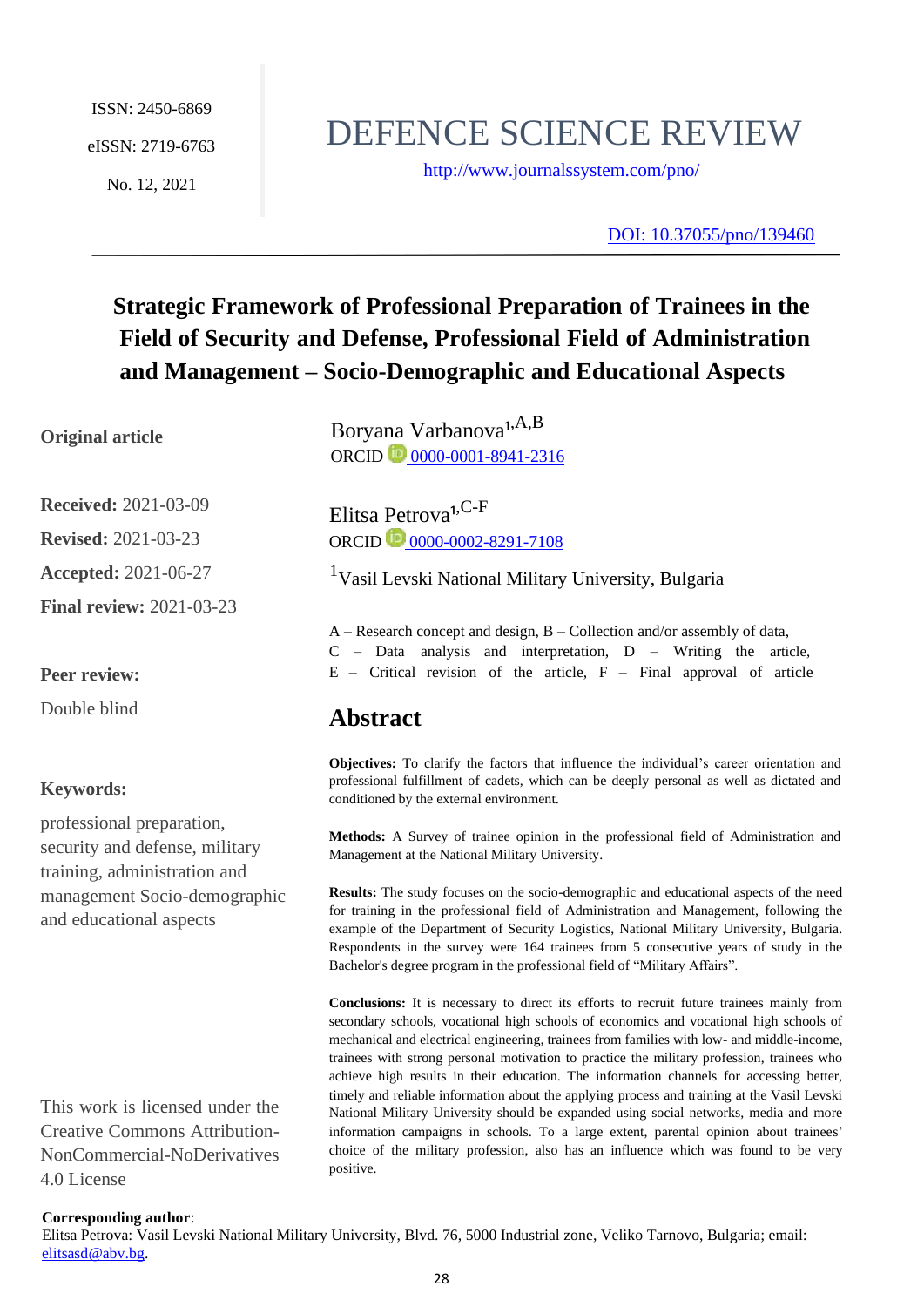#### **Introduction**

Security and defense training intertwines different scientific areas in a complex puzzle of knowledge, skills, and abilities, characterized by both strengths and weaknesses. The problems concerning the military-professional training and diagnostics of the career orientation and the professional fulfillment of logistics officers trained at the National Military University have not been a subject of sufficient scientific and scientific-practical analysis; thus, they provoke the necessary scientific curiosity and should be given the necessary scientific and practical-applicable significance by initiating a series of scientific researches in Bulgaria and publications worldwide. In connection with the successful goal achievement of the individual and collective military training, as well as in connection with the successful mastering of the profession of officer, we need to clarify the factors that influence the individual's career orientation and professional fulfillment, which can be deeply personal as well as dictated and conditioned by the external environment.

The army exists and should perform its functions related to the security and defense of the country in a complex economic, political and international environment. The strategic security environment is characterized by high dynamics and growing unpredictability. The changes in it depend on the growing influence of non-military (asymmetric) risks and threats, characteristic of the beginning of the 21st century, analyzed in detail in The National Security Strategy of the Republic of Bulgaria, the National Defense Strategy, and the White Paper on Defense and the Armed Forces. The participation of the Republic of Bulgaria in NATO's collective defense and in EU's Common Security and Defense Policy is a reliable means of protecting its national interests.

This study focuses on the socio-demographic and educational aspects of the need for training in the professional field of Administration and Management, following the example of the Department of Security Logistics, National Military University, Bulgaria. Its aim is to support the formulation and implementation of the current and future educational and research initiatives in the EU and NATO, which are fundamental to the strengthening of international security and act as a natural guarantee of peace and stability in Europe and the world. The successful management of the personnel development aims to ensure that the Armed Forces recruit capable people who have the necessary qualifications and professional experience, considering the needs of both the system and the individual.

A large volume of literature sources was studied to form a questionnaire and methodology for work – more than 50 different sources, as only a small part of them is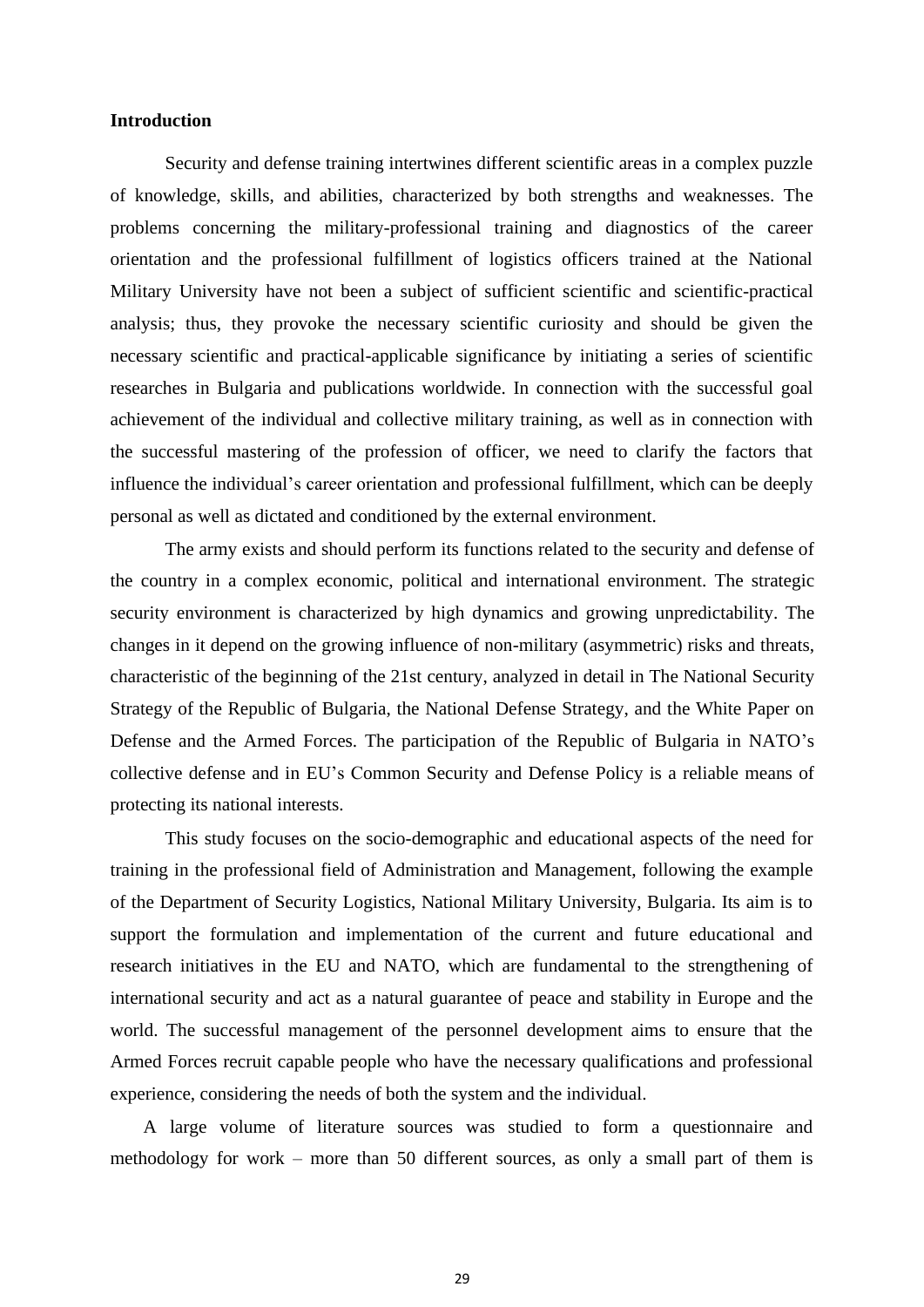reflected in the references of this article, namely scientific theoretical and practical-applied developments:

- On the issues of professional preparation of trainees in the field of security and defense: (Updated National Security Strategy of the Republic of Bulgaria, 2018), (National Defense Strategy of the Republic of Bulgaria, 2016), (White Paper on Defense and Armed Forces of the Republic of Bulgaria, 2010), (Regulations for application of the Republic of Bulgaria Defence and Armed Forces Act, 2018), (Strategy for development of the system for education and qualification of the personnel servicemen of the Armed Forces of the Republic of Bulgaria, 2006), (Marinov, 2018), (Stoykov, 2018).
- On the issues of training in the field of management and administration and the challenges for young people - (Methodology for monitoring of the classes held at the Vasil Levski National Military University, 2004), (Regulations for admission and study activities at the Vasil Levski National Military University, 2013), (Doncheva, 2017), (Hysa et al., 2020), (Izadi et al., 2020), (Ştefănescu, 2011), (Doncheva, 2014), (Petrova, 2015), (Zegoicea et al., 2013).
- On the issues of education of cadets and officers: (Manolov, 2016), (Varbanova, 2014), (Atanasova-Krasteva, 2012), (Tzvetkov et al., 2015), (Manea et al., 2020), Zhekova, Vyara (2013).

## **1. Training in the professional field of Administration and Management at the Vasil Levski National Military University (NMU), Bulgaria**

In the Department of Security Logistics at the Vasil Levski National Military University in the professional field 3.7 'Administration and Management' cadets and students are enrolled in Bachelor's and Master's degree programs in the following specialities: Security Logistics (SL), Bachelor's degree – full-time and part-time studies and Master's degree – parttime study; Economic Logistics (EL); Bachelor's degree – full-time, part-time and distance learning and Master's degree – part-time and distance learning; Business Management (BM) – only Master's degree, part-time study.

Structurally the Department of Security Logistics is the leading department for training in the professional field of Administration and Management.

The policy of implementing the relationship between research and training is set out in the National Strategy for Scientific Research, The Strategy for Development of the Academic Staff at the Vasil Levski National Military University, Bulgaria, the Strategy for Scientific Research at the Vasil Levski National Military University, the Strategy for Development of the Department of the Security Logistics and others, where the priorities and goals of the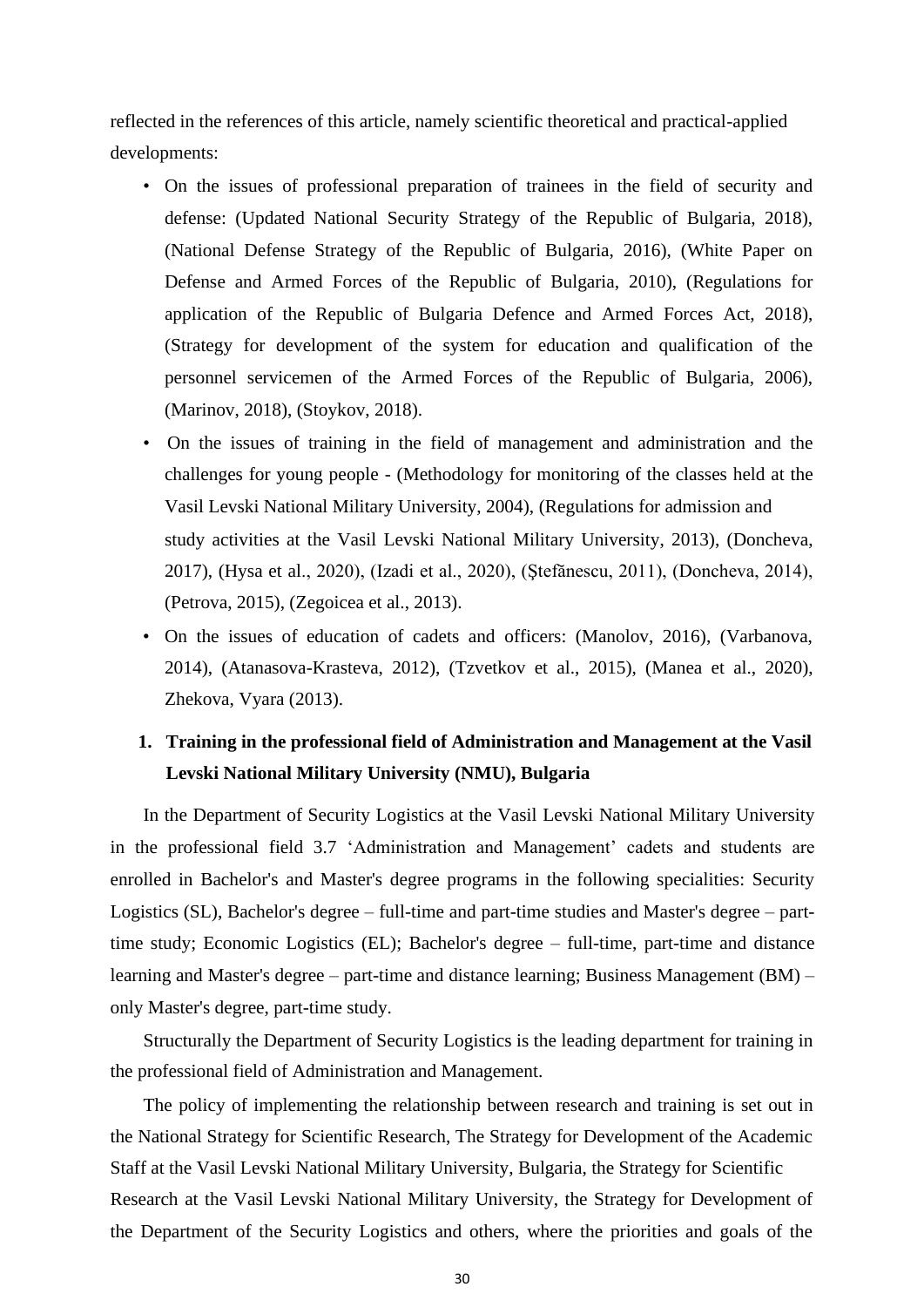research activities have been officially published. The Strategy for Development of the Academic Staff of the Republic of Bulgaria clearly defines one main strategic priority to improve, develop and qualitatively raise the level of military-scientific work and research of the academic staff, to achieve significant creative results and optimize the unity of the educational and research activities.

Strategic goals related to the main priority are:

- Development of stimuli and mechanisms for activating the academic staff's scientific research work.
- Development of a quality management system for the scientific work and research done by the academic staff.
- Establishing forms and mechanisms for achieving unity between educational and scientific work.
- Defining priority scientific directions for the academic staff's development and providing them with modern equipment for scientific research.

The Training Quality Management System (TQMS) ensures the fulfillment of the requirements of the educational standards for periodic analysis and reporting the results related to the teaching methods and the way of assessing trainees' achievements considering their opinion. During the educational process, knowledge and skills are tested through written, oral and automated forms of testing, defined in the curriculum. The scores of tests, term and state exams, and also the thesis defense is analyzed and announced in the monthly, semestral, and annual reports of the departments and the faculty. The results of the educational process are reported as follows: for the university - at the end of the academic year by the head of the university; for the faculty and the department - at the end of each semester by the head of the faculty and the department. An automated information system and specialized subsystems have been created for the faculties, which provide publicly available or accessible for certain users' inquiries about students' success rate in the database.

### **2. Survey of trainee opinion in the professional field of Administration and Management at the National Military University, Bulgaria**

In September 2019, a survey of trainee opinion was carried out in the Department of Security Logistics in order to fully identify problem areas and find possible solutions. Respondents in the survey were 164 trainees from 5 consecutive years of study in the Bachelor's degree program in the professional field of 'Military Affairs', specialty Organization and management of tactical units for logistics in accordance with the requirements for the regulated profession of tactical management officer, civilian specialties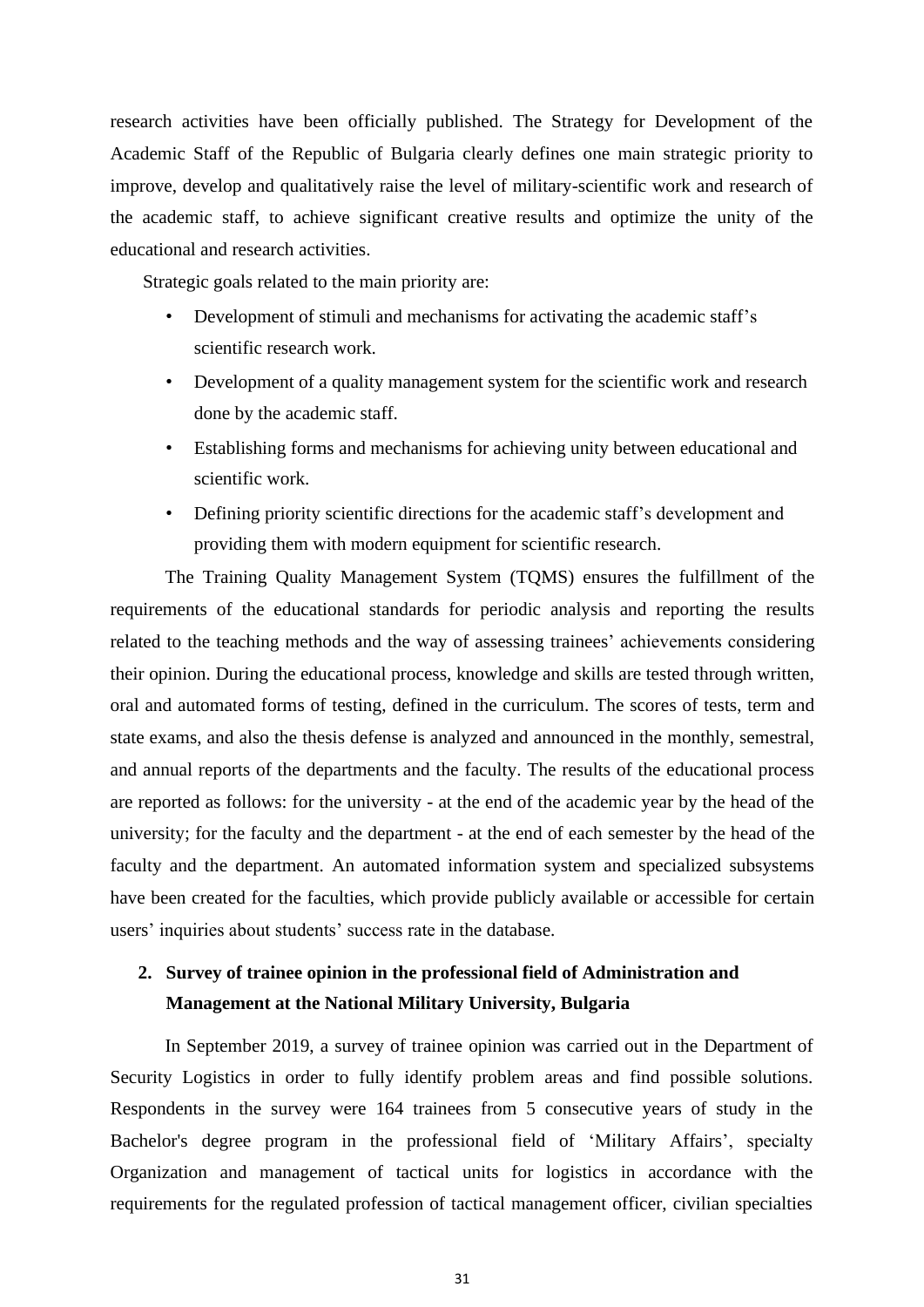'Security Logistics' and 'Economic logistics'. The survey consisted of 12 questions, the answers to which are presented below.

1. What was your motivation for applying to the Vasil Levski National Military University?

- the information campaign carried out by university representatives  $-7\%$
- university website 4%
- $-$  parents  $-21\%$
- friends 13%
- university lecturers 2%
- $\text{media} 0\%$
- my personal desire to practise a military profession  $-38\%$
- the strength of military organizational culture, incl. values, norms, symbols, rules, and traditions – 15%

The data analysis shows that personal desire to practise a military profession was the leading motivation for trainees' choice to apply to the Vasil Levski National Military University, followed by parental advice and the importance of military organizational culture, incl. values, norms, symbols, rules, and traditions.



**Fig. 1**. What was your motivation for applying to the Vasil Levski National Military University? Source: own elaboration.

2. Where did you get information about the military specializations and civilian specialties offered at the National Military University?

- from the information campaign carried out by university representatives 8%
- from the university website– 42%
- from parents 15%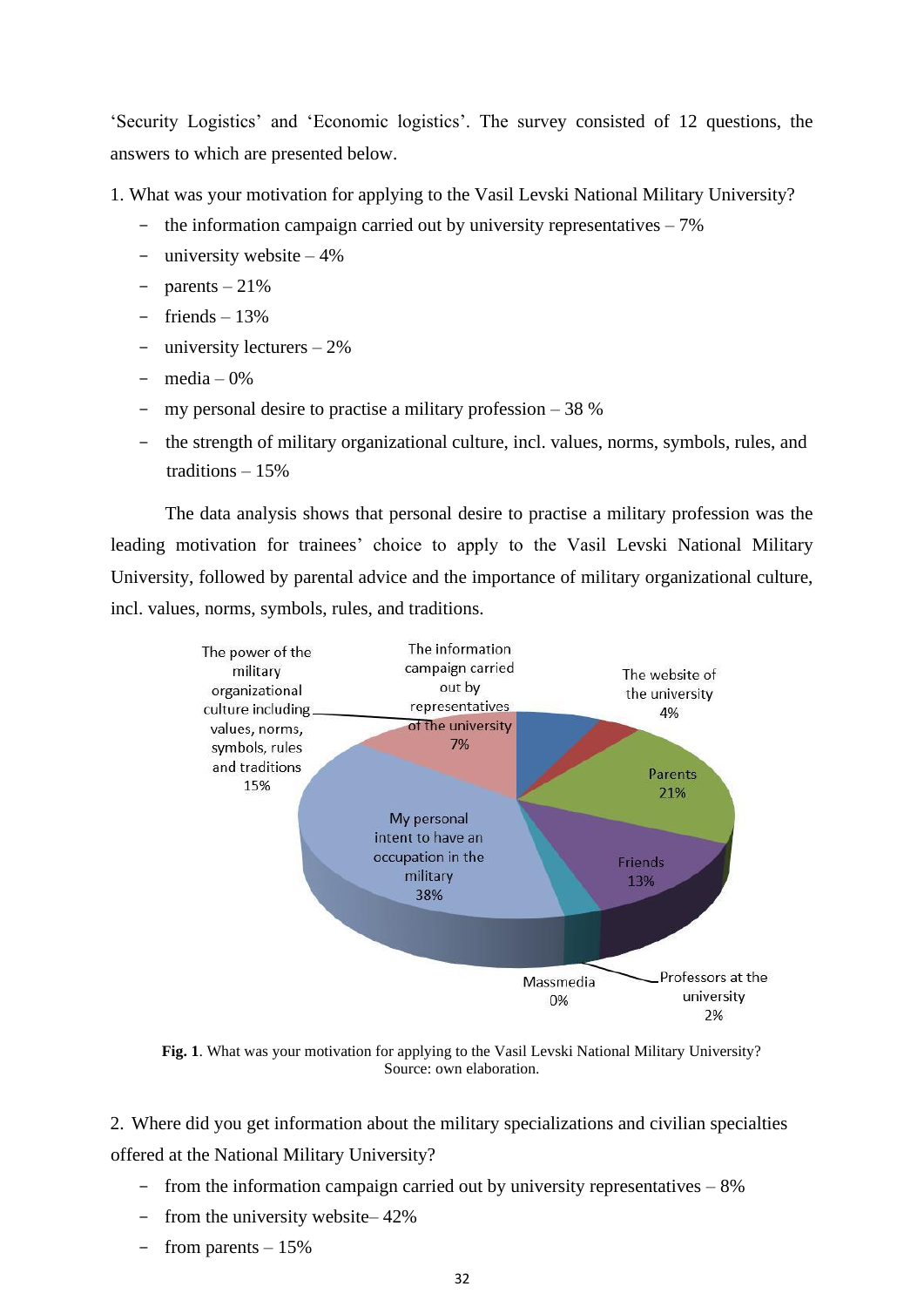- from friends 25%
- from university lecturers 9%
- from the media  $-0\%$
- the military district  $-2\%$ .

The data analysis shows that the university website is the most significant source of information regarding the military specializations and civilian specialties offered at the National Military University, followed by information provided by friends.



**Fig. 2.** Where did you get information about the military specializations and civilian specialties offered at the Vasil Levski National Military University? Source: own elaboration.

3. How did you choose the specific military specialization you are currently studying?

- My choice was based on the information campaign carried out by university representatives – 9%
- My choice was based on my parents' opinion 20%
- My choice was based on my friends' opinion 20%
- My choice was based on university lecturers' opinions 9%
- My choice was based on information provided by the media  $-2\%$
- Personal motivation 40%

The data analysis shows that the choice of the specific military specialization in which the trainees are currently involved was most strongly influenced by their personal motivation, followed by parents' and friends' opinion.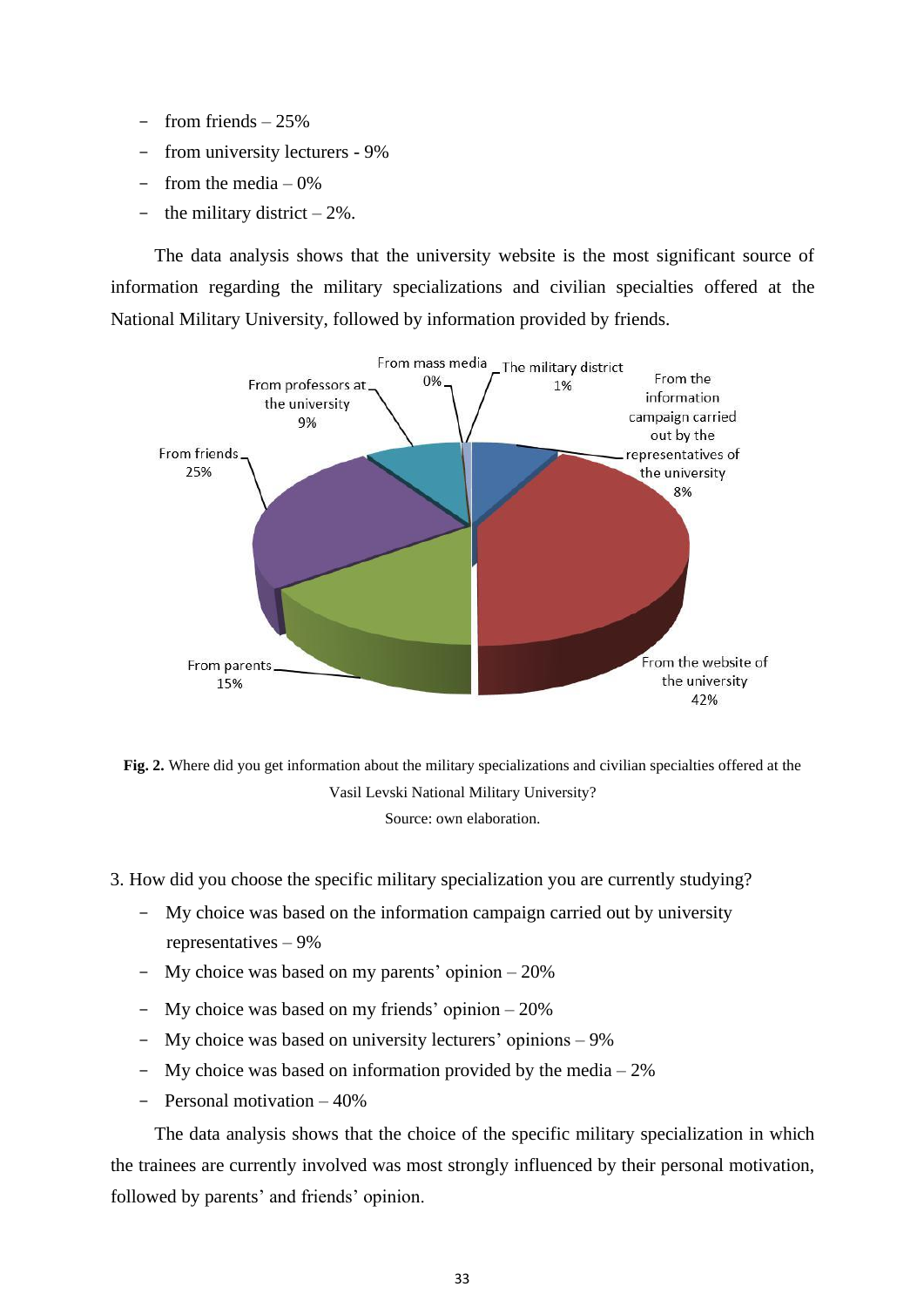

**Fig. 3.** How did you choose the specific military specialization you are currently studying?

Source: own elaboration

- 4. Was your decision to apply to the university influenced by the opinion of:
	- Рarents 17%
	- Teachers 1%
	- University lecturers 1%
	- Friends 13%
	- Family members 10%
	- Personal desire 58%

The data analysis shows that the decision to apply to the university was most strongly influenced by trainees' personal desire and, to a lesser degree, by parents' and friends' opinion.



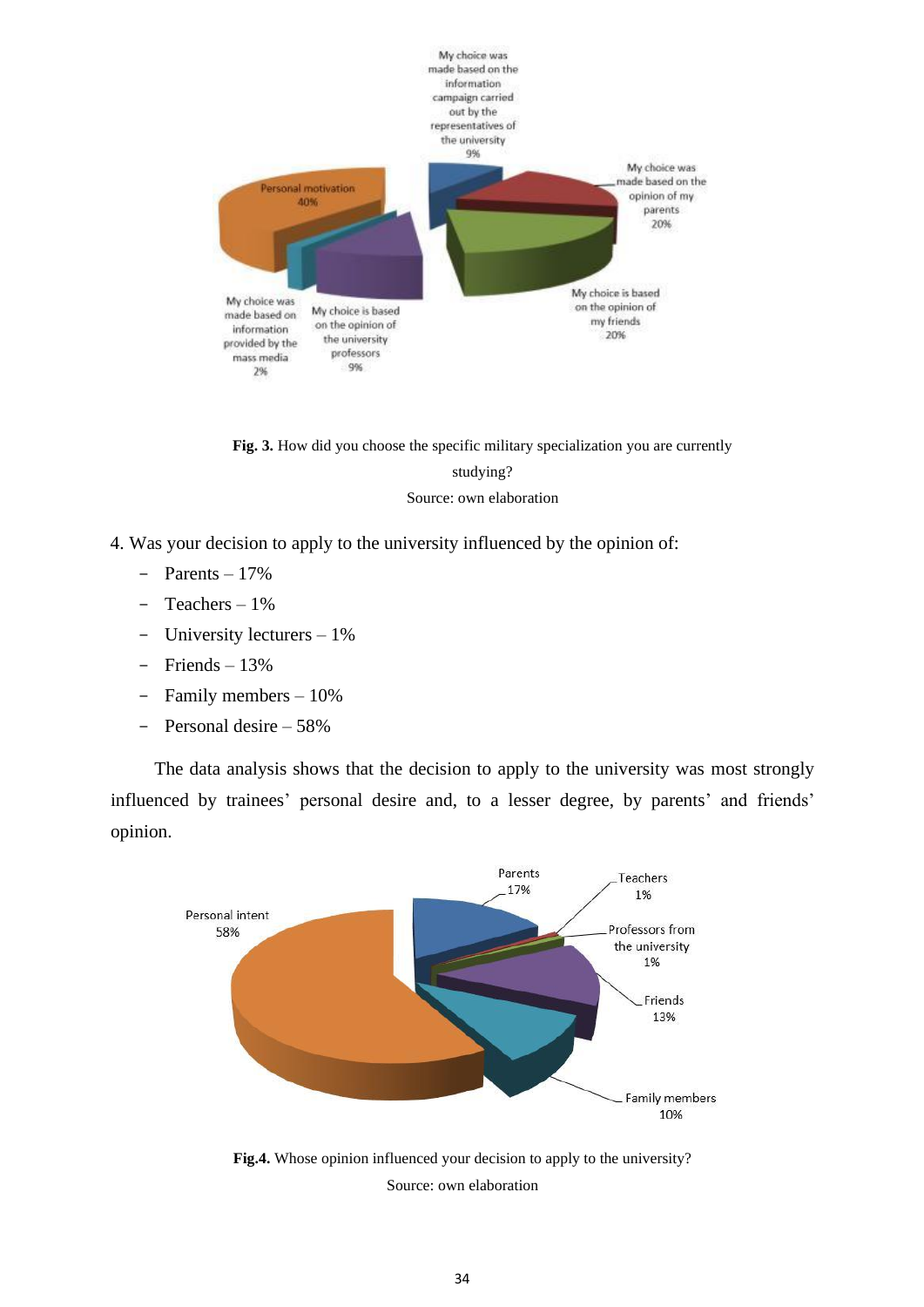5. What other information channels would you recommend to be used in the future for getting better, timely, and reliable information about the applying process and training at the National Military University 'Vasil Levski'?



**Fig. 5.** What other information channels would you recommend to be used in the future for getting better, timely, and reliable information about the applying process and training at the Vasil Levski National Military University Source: own elaboration

Information channels that trainees recommend to be used in the future for getting better, timely and reliable information about the applying process and training at the Vasil Levski National Military University are: social networks, media, and more information campaigns in schools.

#### 6. What high school did you graduate from? (please write the full name of the school)





The trainees in the Department of Security Logistics, Bachelor's degree program in the professional field of 'Military Affairs', speciality OUTPLO (Organization and management of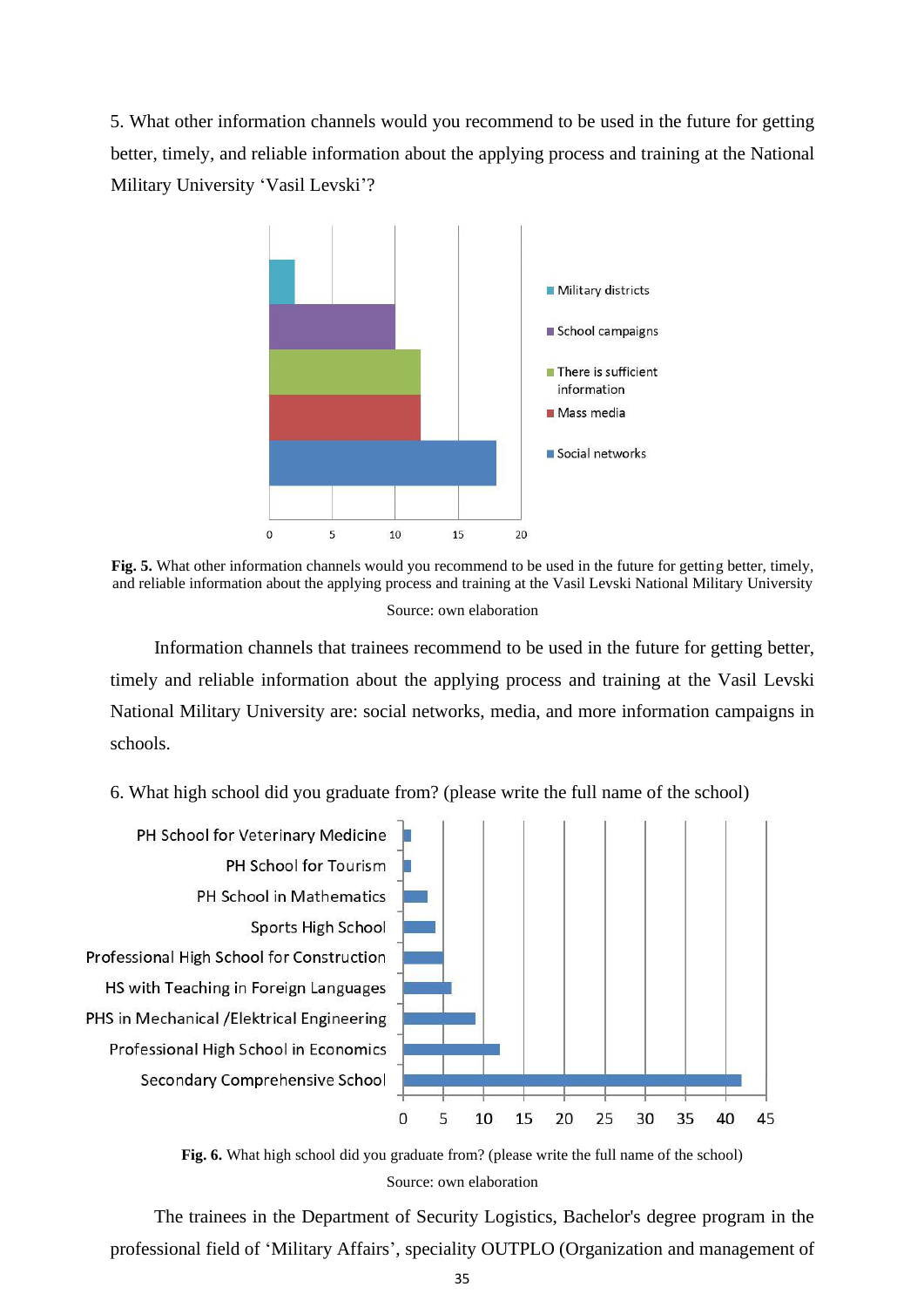tactical units for logistics) and civilian specialties in 'Economic Logistics' and 'Security Logistics' graduated mainly from secondary comprehensive schools, vocational high schools of economics and vocational high schools of mechanical and electrical engineering.

7. Where do you come from? (city, village)

The data analysis shows that the trainees at the Department of Security Logistics, Bachelor's degree program in the professional field of 'Military Affairs', speciality Organization and management of tactical units for logistics and civilian specialties in 'Economic Logistics' and 'Security Logistics' come mainly from the cities of Sliven, Lovech, Veliko Tarnovo, Yambol and Stara Zagora.



8. Do you have any problems learning the instructional material during the educational process?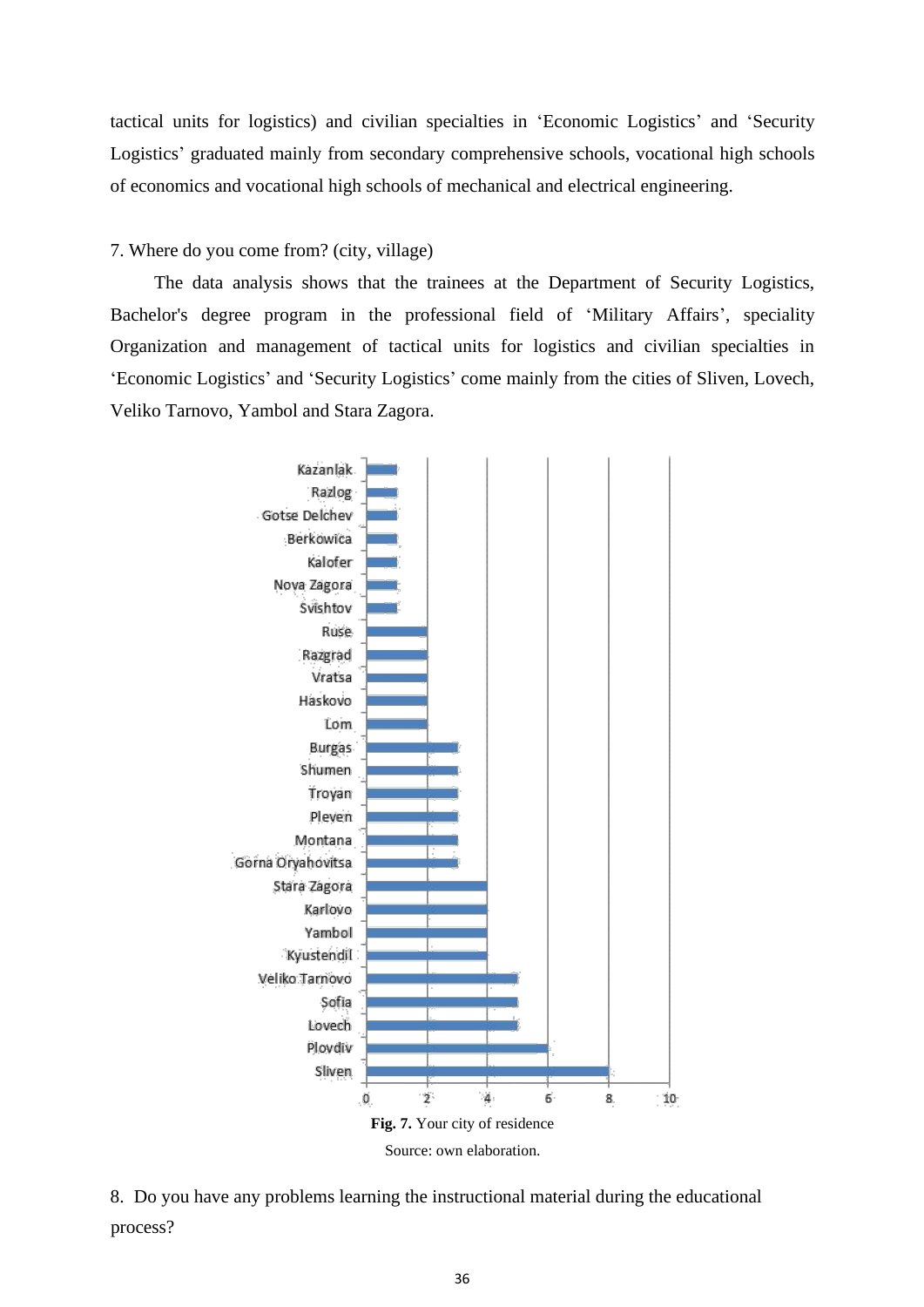

**Fig. 8.** Do you have any problems learning the instructional material during the educational process? Source: own elaboration.

A significant part of the trainees mention that they have problems learning the instructional material during the educational process.

9. What were your cadet candidate examination marks?

| Cadet-candidate<br>examination marks | <b>Number of trainees</b> |
|--------------------------------------|---------------------------|
| over 30                              | 21                        |
| 29                                   | 12                        |
| 28                                   | 22                        |
| 27                                   | 9                         |
| 26                                   | 10                        |
| 25                                   | 4                         |

**Table 1. Cadet-candidate examination marks**

Source: own elaboration.

The data analysis shows that the trainees of the Department of Security Logistics, Bachelor's degree program in the professional field of 'Military Affairs', speciality OUTPLO (Organization and management of tactical units for logistics) and civilian specialities

'Econimic Logistics' and 'Security Logistics' have very high cadet-candidate examination marks – over 28 points.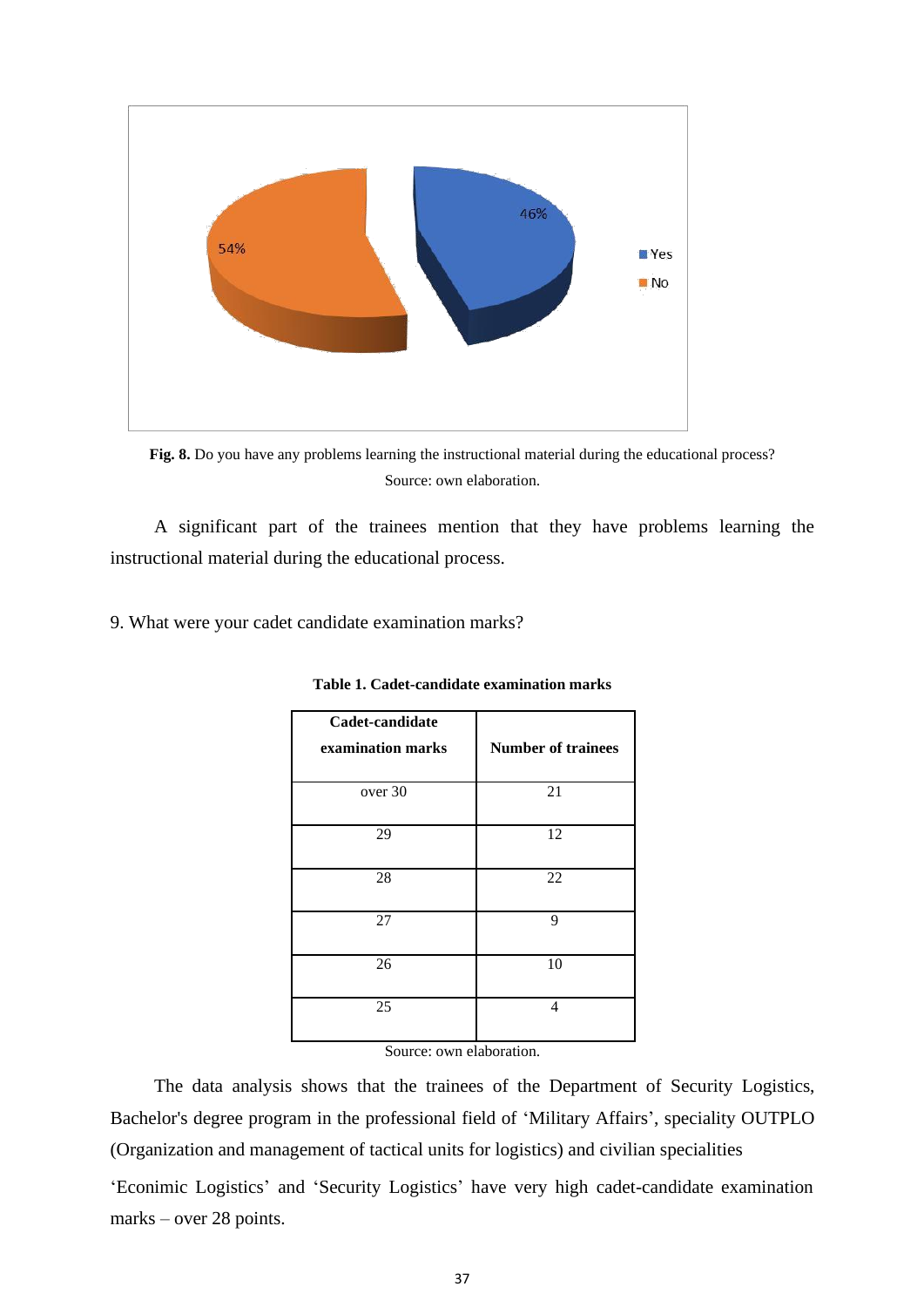



Source: own elaboration.

The data analysis shows that the trainees of the Department of Security Logistics, Bachelor's degree in the professional filed of 'Military Affairs', speciality Organization and management of tactical units for logistics and civilian specialities 'Econimic Logistics' and 'Security Logistics' have very high high-school GPA, namely excellent and very good.



11. What is your average household monthly income per person?

**Fig. 10.** What is your average household monthly income per person? Source: own elaboration

The most common average household monthly income per person of the trainees in the department is in the amount of BGN 500-900.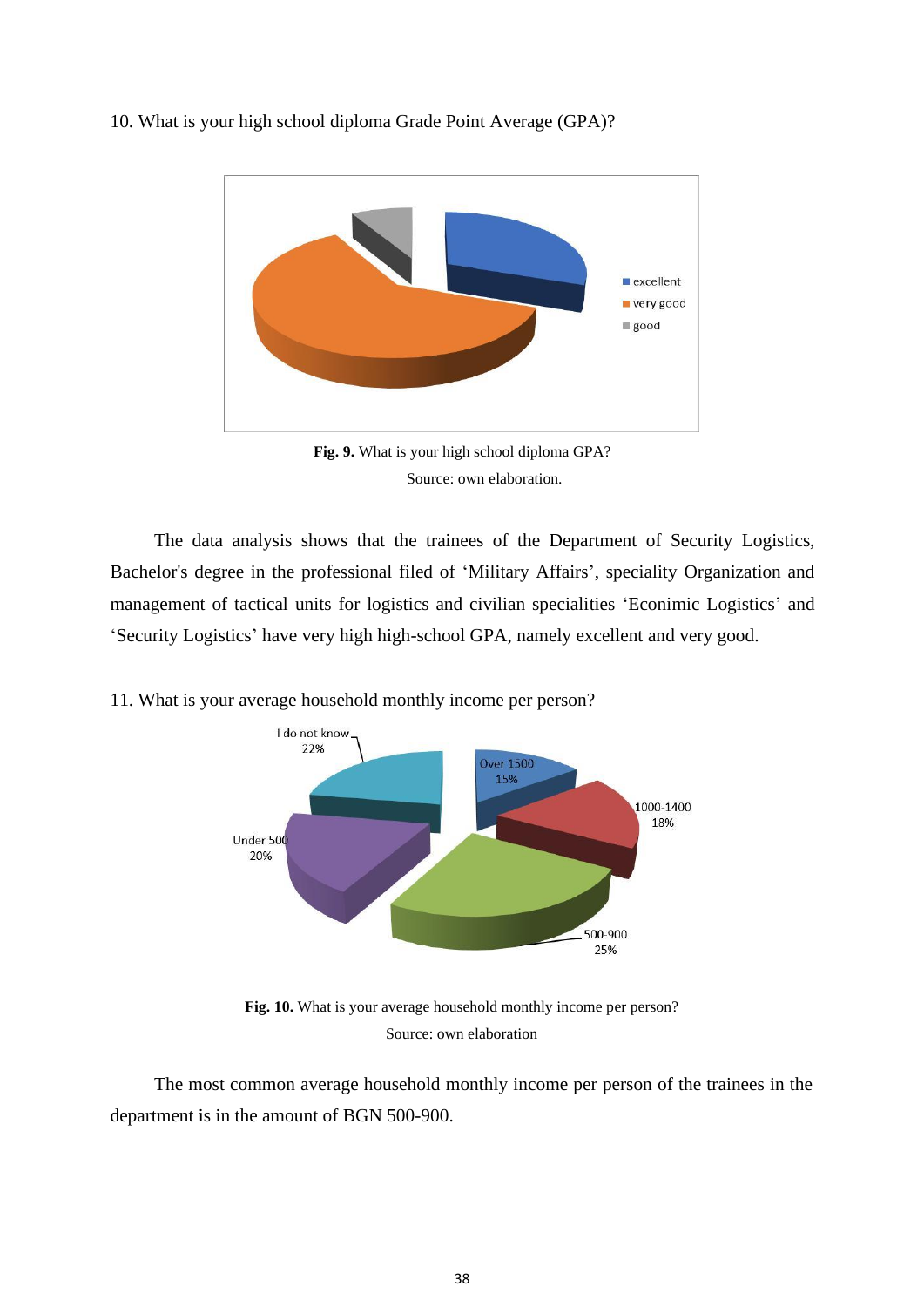

12. What is your parents' opinion about choosing the military profession?

Fig. 11. What is your parents' opinion about choosing the military profession? Source: own elaboration.

The opinion of trainees' parents about choosing the military profession is very positive.

#### **Conclusions**

Based on the survey, we can conclude that the department can direct its efforts to recruit future trainees mainly from secondary schools, vocational high schools of economics and vocational high schools of mechanical and electrical engineering, trainees from families with low- and middle-income, trainees with strong personal motivation to practise the military profession, trainees who achieve high results in their education. The information channels for accessing better, timely and reliable information about the applying process and training at the Vasil Levski National Military University should be expanded using social networks, media and more information campaigns in schools. To a large extent, parental opinion about trainees' choice of the military profession, also has an influence which was found to be very positive.

The initial database that determines the focus of this study in accordance with the objectives of the National Strategy of Scientific Research of the Republic of Bulgaria and the regional, national, and European priorities in the field of scientific research, Bulgarian and/or international legislation in the development of this work are: Republic of Bulgaria Defence and Armed Forces Act; Treaty on the Functioning of the European Union; Methodology in the Armed Forces, determining the logistics authorities' actions aimed at planning and providing the formations with material resources; Strategic Concept for the Defense and Security of the Members of the North Atlantic Treaty Organization; European Security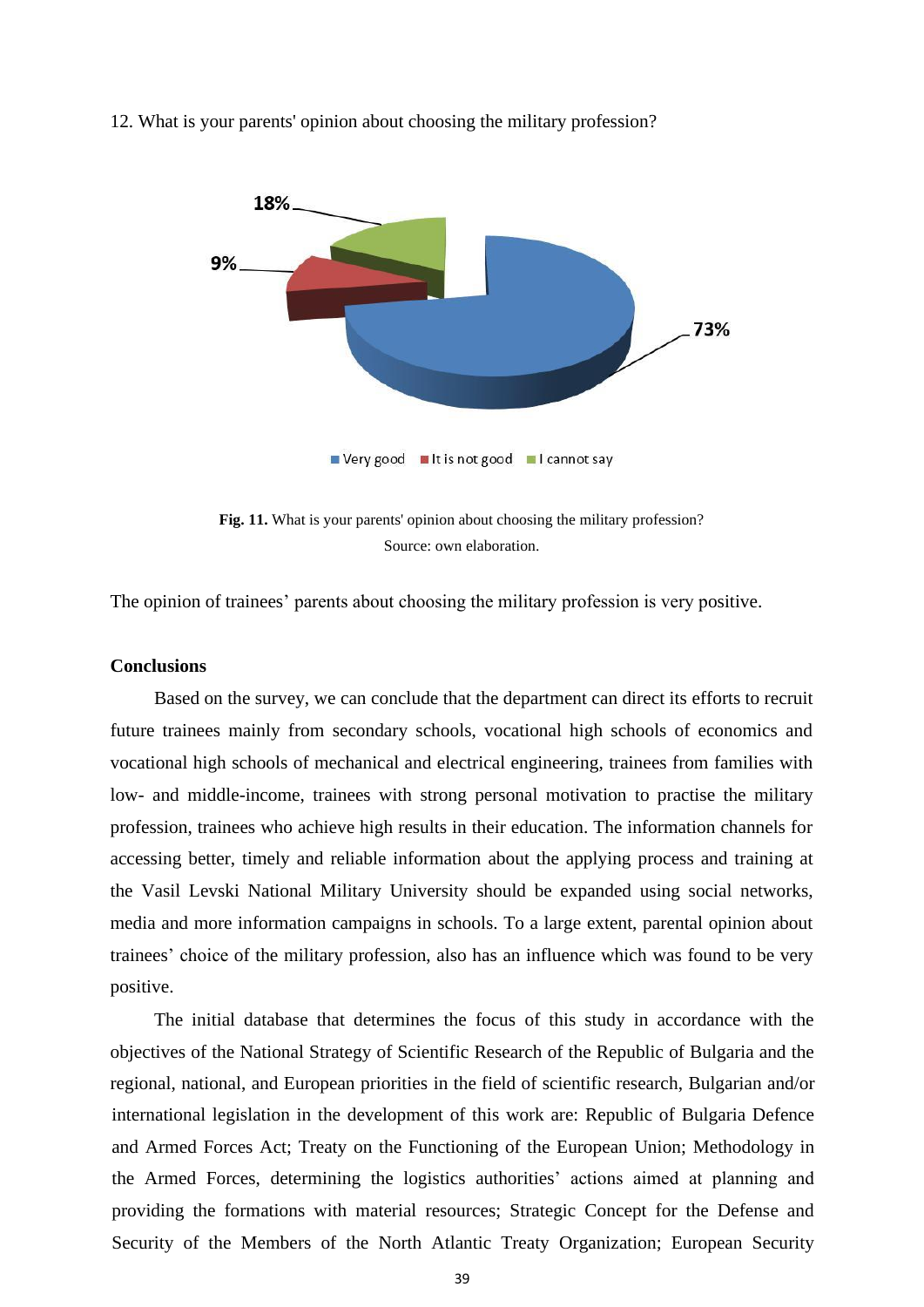Strategy; National Security Strategy of the Republic of Bulgaria; interoperability regulations and standards, orders, and other scientific publications and legal acts relevant to the research.

Based on the sources shown above and the survey, we can conclude that the department can direct its efforts to recruit future trainees mainly from secondary schools, vocational high schools of economics and vocational high schools of mechanical and electrical engineering, trainees from families with low- and middle-income, trainees with strong personal motivation to practise the military profession, trainees who achieve high results in their education. The information channels for accessing better, timely and reliable information about the applying process and training at the Vasil Levski National Military University should be expanded using social networks, media and more information campaigns in schools. To a large extent, parental opinion about trainees' choice of the military profession, also has an influence which was found to be very positive.

#### **References**

- Atanasova-Krasteva, N. (2012) 'The educational process among the cadets and students of Vasil Levski National Military University - future leaders', *Yearbook of Vasil Levski National Military University.* Veliko Tarnovo, Bulgaria.
- Doncheva, J. (2017) 'Challenges for young people before the Erasmus + European Program', *Strategies of Educational and Scientific Policy*, 6, pp. 593–599. ISSN 1314–8575.
- Doncheva, J. (2014) 'National Strategy for Lifelong Learning (period 2014– 2020)', *Scientific Papers of the University of Ruse*, 53(6.2). doi: 10.14807/ijmp.v11i4.1124.
- Hysa, E. *et al.* (2020) 'Integrating teaching and learning in graduate studies: economic development course', *Technology transfer: innovative solutions in Social Sciences and Humanities*, pp. 61–64. doi: 10.21303/2613-5647.2020.001305.
- Izadi, Z. D. *et al.* (2020) 'The evaluation of the impact of innovation management capability to organisational performance', *Qualitative Market Research*, 23(3), pp. 697–723. doi: 10.1108/QMR-04-2020-0052.
- Manea Tonis Rocsana, B. *et al.* (2020) 'Woman political leadership in Romania versus other countries', *Independent Journal of Management & Production*, 11(4), p. 1381. doi: 10.14807/ijmp.v11i4.1124.
- Manolov, D. (2016) 'Possibilities of the situational approach in the training in security logistics', Conference proceedings of the Annual University Scientific Conference of the Vasil Levski National Military University. Veliko Tarnovo, Bulgaria.
- Marinov, R. (2018) Dynamics in the Theory and Practice of the Strategic Management. *International Conference on High Technology for Sustainable Development* (HiTech), pp. 1-2, doi: 10.1109/HiTech.2018.8566527.
- Petrova, E. (2015). 'Methodology on Study of Motivation for Education based on Opinions' Research of Cadets from Vasil Levski National Military University, Bulgaria', *Socioeconomic Analysis Scientific Journal*, 8 (2), pp. 127–133.
- Stefănescu, R. (2011) 'Leaders decided to change the world. Review Ouality Access to Success', *Edited by Romanian Society for Quality Assurance – SRAC*, 12, pp. 621–625.